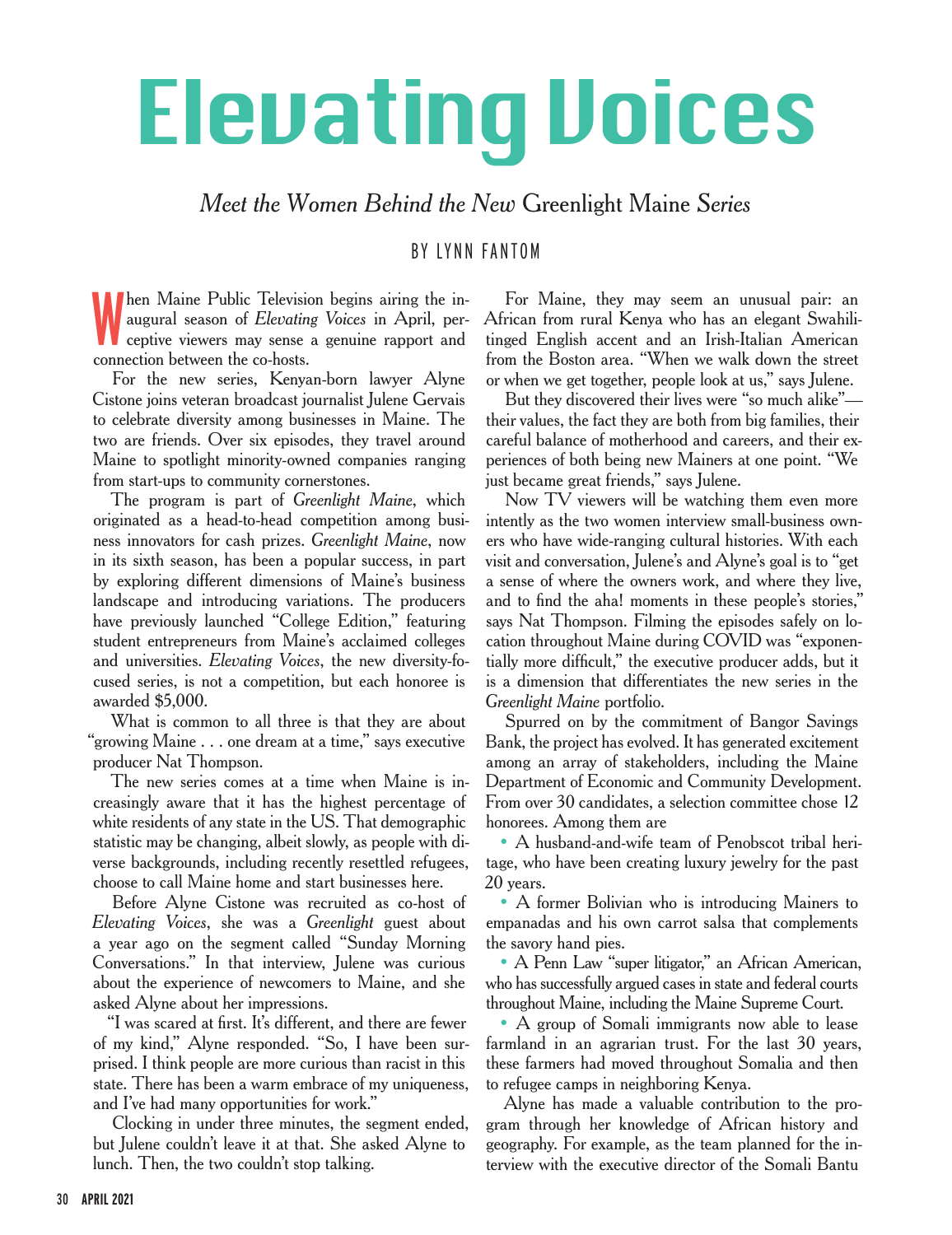

Alyne Cistone and Julene Gervais, the co-hosts of *Elevating Voices. Photo by Jeff Kirlin* MAINEWOMENMAGAZINE.COM 31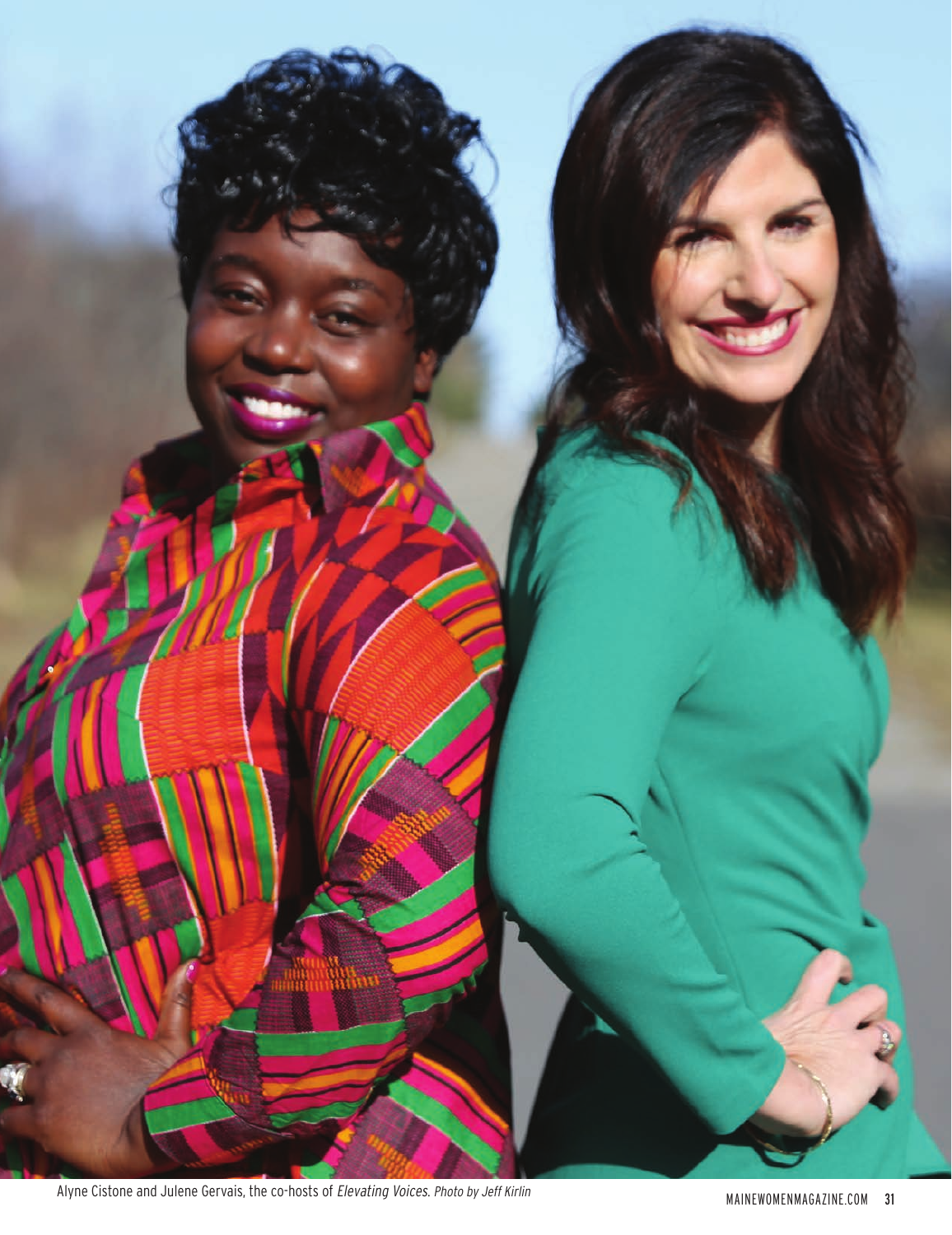

**APRIL 2021 Alyne Cistone on camera for the new series airing on Maine Public Television. Photo by Katherine Emery**